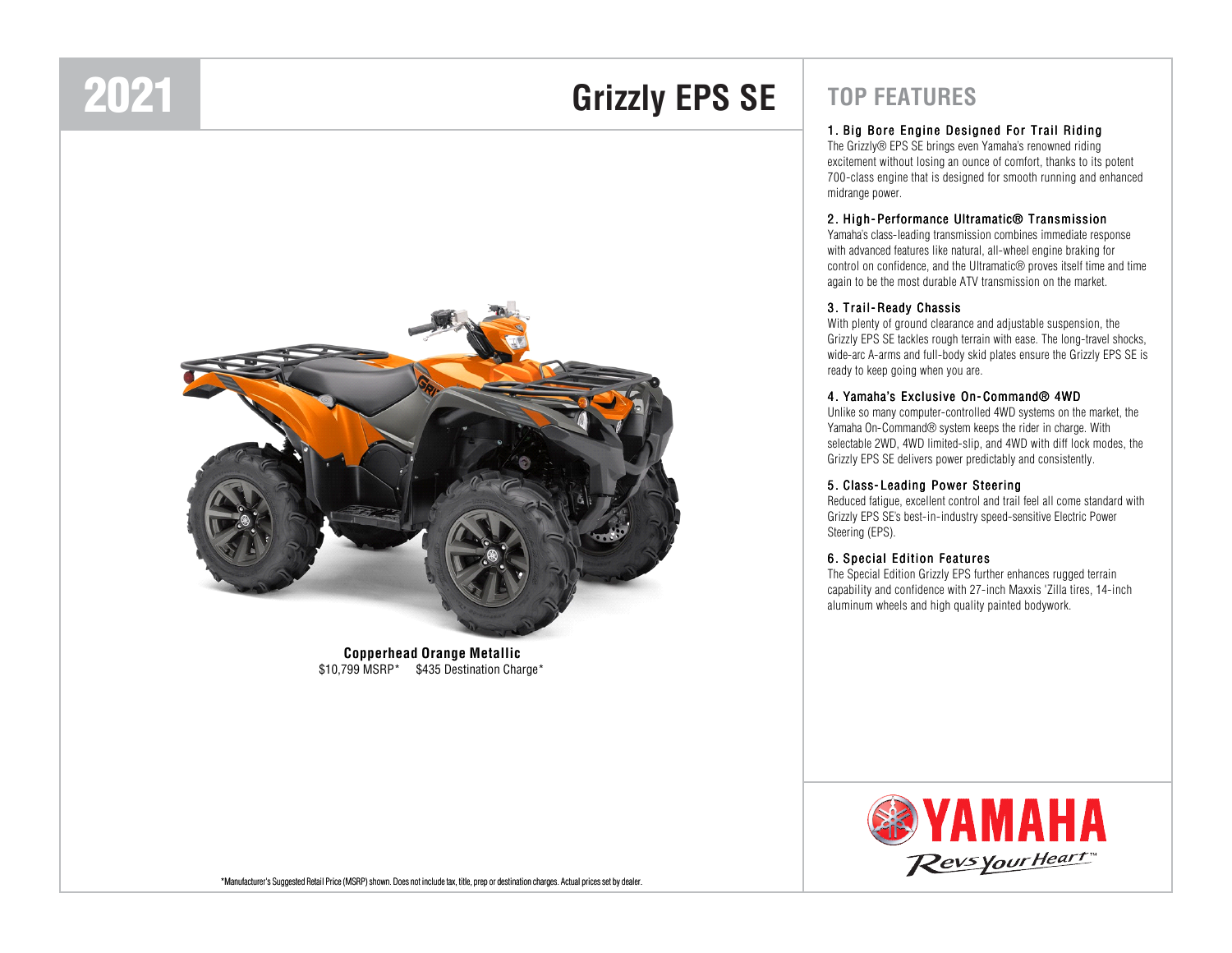# 2021

### **FEATURES & BENEFITS**

#### **CAPABILITY**

#### **High-Performance Ultramatic® Transmission**

 Grizzly EPS SE's Ultramatic® transmission features a gated shifter, dual-range (Hi/Lo) drive plus reverse gear and the most advanced—and durable—CVT drive system available. An automatic centrifugal clutch maintains constant belt tension for reduced belt wear, and a sprag clutch delivers natural all-wheel engine braking.

#### **Exciting Big Bore Engine**

 For the trail rider looking for excitement in every ride, the ideal engine should balance big bore power with a strong midrange that gives immediate response. The Grizzly EPS SE features a potent 700-class engine with optimized torque, power delivery and engine character for recreational riding.

#### **Yamaha's Exclusive On-Command® 4WD**

 The three-position On-Command® 4WD system lets you switch between 2WD, limited-slip 4WD and a fully locked differential 4WD all with the simple push of a button. An override button allows engine to reach maximum rpm in full diff lock mode, and a straight driveshaft layout eliminates U-joints for reduced friction, noise, vibration and maintenance.

#### **High-Mounted Air Intake**

 Tackle mud and water thanks to the Grizzly EPS SE's high-mounted air intake layout. The design increases power and torque while providing additional room for on-board storage and easy, toolless servicing of the foam air filter.

#### **Stainless Steel Exhaust**

 To maintain clean-running performance for years, the Grizzly EPS SE uses a stainless steel exhaust system and features a screen-type spark arrestor for great power with minimum noise output.

#### **High-Capacity Radiator**

 Slow-speed technical riding can place a lot of thermal demands on a liquid-cooled motor, so the Grizzly EPS SE features a high-capacity radiator that delivers plenty of air flow for maximum cooling efficiency and is positioned high in the frame for optimal protection.

#### **Drive System Air Intake**

 A high-mounted drive system air intake helps reduce drive system temperatures and assists in keeping water and debris from entering the drive case.

#### **Four-Wheel Hydraulic Disc Brakes**

 Powerful and consistent braking comes standard on every Grizzly EPS SE thanks to four-wheel hydraulic disc brakes with unmatched braking feel.

#### **Terrain-Tackling Ground Clearance**

 To handle nearly any terrain with ease, the Grizzly EPS SE offers an impressive 11.8-inches maximum ground clearance and full-length composite skid plates for maximum underbelly protection.

#### **Adventure Pro-Ready**

 The Grizzly EPS SE comes pre-wired for Yamaha's exclusive Adventure Pro® GPS system, unlocking the next level of trail-ready navigation. This state-of-the-art GPS unit combines a range of functions into a single, rugged 7-inch full-color display. Search, download, record and share trail routes. Challenge your friends to time trials on saved courses. With Yamaha's uniquely integrated software, the Adventure Pro system displays advanced vehicle data with exceptional clarity.

#### **COMFORT**

#### **Independent Double Wishbone Front and Rear Suspension**

 Independent double wishbone suspension, with 7.6" of front wheel travel and 9.1" at the rear, provides excellent rider comfort even on the toughest trails, thanks to nitrogen-charged shocks with 5-way adjustable preload.

#### **Class-Leading Power Steering**

 Minimize fatigue and attack every corner with Yamaha's Electric Power Steering (EPS), the industry's best balance of electric steering assist and positive trail feedback.

#### **Underseat Fuel Tank**

 An optimized 4.76-gallon fuel tank is located under the seat for excellent mass centralization and handling.

#### **Plush Saddle**

 With plenty of room for the rider to move during riding, a long, plush seat improves rider comfort for extended days exploring any trail.

#### **CONFIDENCE**

#### **Special Edition Features**

 The Special Edition Grizzly EPS further enhances rugged terrain capability and confidence with 27-inch Maxxis 'Zilla tires, 14-inch aluminum wheels and high quality painted bodywork.

#### **Aggressive and Durable Styling**

 Rugged composite front bumper resists scratching and won't rust while injection-molded fenders and CV joint guards protect against rock and debris damage.

**Grizzly EPS SE**

#### **LED Headlights and Taillight**

 LED technology uses less power, creates brighter, sharper illumination and offers lifetime durability. A handlebar-mounted halogen work light provides additional illumination that moves with rider input for excellent visibility.

#### **Ready for Accessories**

 The Grizzly EPS SE was engineered in concert with a range of accessories for perfect fit and function for nearly every type of ride you can find. With a standard 12V power point, you can keep devices charged, too.

#### **Extensive Cargo Capacity**

 Rugged, large-diameter steel cargo racks with durable wrinkle paint finish can pack a total of 308 pounds combined (110 lbs. front, 198 lbs. rear). Three on-board storage compartments keep things secure.

#### **Work-Ready Tow Capacity**

 Center-mounted, heavy-duty 2-inch receiver comes standard on Grizzly EPS SE and can tow more than 1,300 pounds.

#### **Built Real World Tough™, Assembled in the USA**

 As with other Yamaha ATVs and Side-by-Sides, the Grizzly EPS SE is assembled in the USA to meet Yamaha's exacting standards for durability and reliability.

#### **10-Year-Belt Warranty**

 The Grizzly EPS SE transmission uses its own cooling intake to maintain proper temperatures, an oversized belt to handle the torque of the large motor and Yamaha's unique sprag clutch to maintain constant belt tension. The end result is a drivetrain built for years of trouble-free service that leaves the competition in the dust and is backed by the industry's only 10-Year V-Belt Limited Warranty.

#### **yamahamotorsports.com**

For Accessories, visit **shopyamaha.com**

Specifications subject to change without notice. This document contains many of Yamaha's valuable trademarks. It may also contain trademarks belonging to other companies. Any references to other companies or their products are for identification purposes only, and are not intended to be an endorsement. © 2022 Yamaha Motor Corporation, U.S.A. All rights reserved.